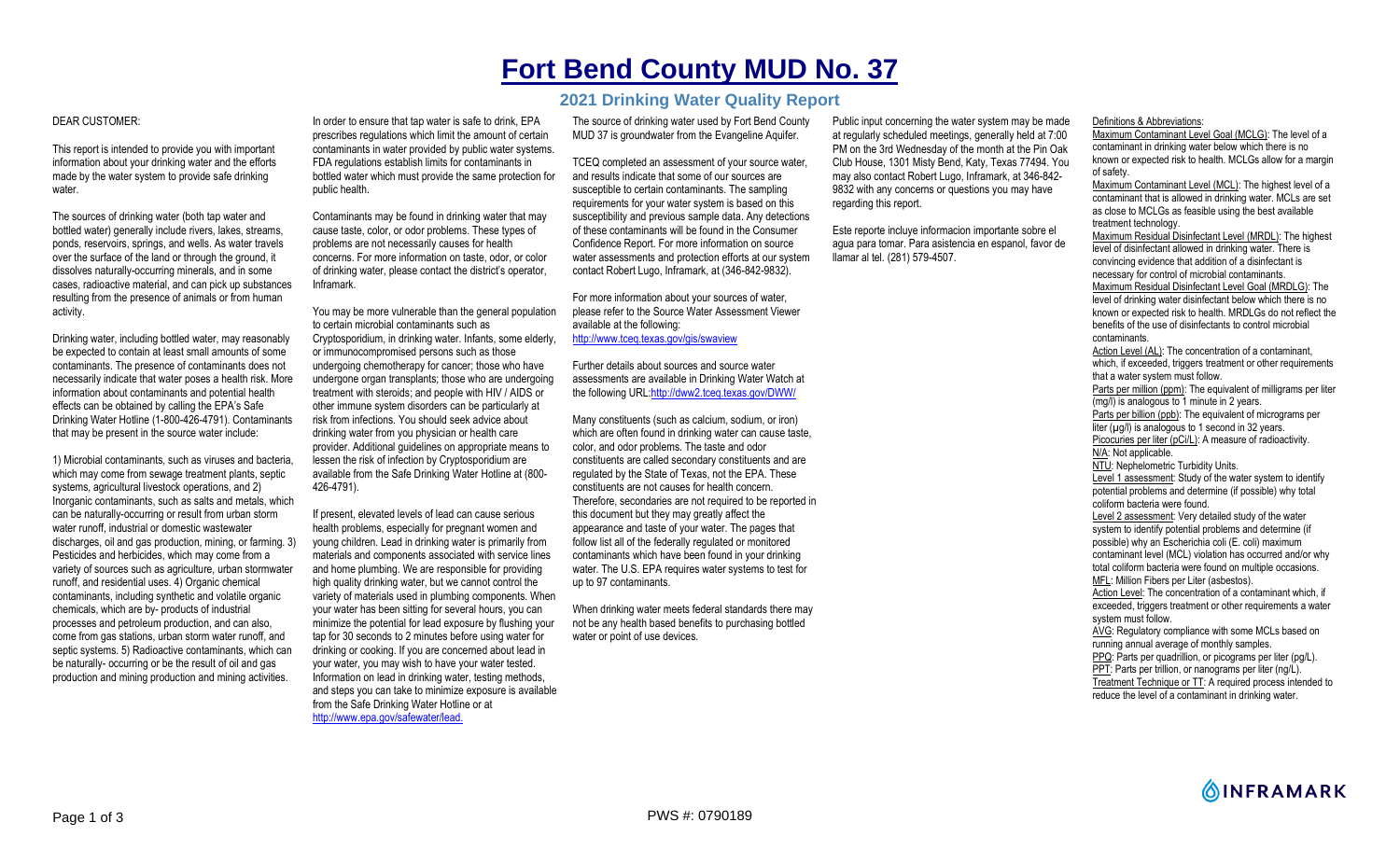| <b>Substance</b>                                                                                                                                                                                                                                                                             | <b>Unit of</b><br><b>Measure</b> | Year        | <b>MCL</b>     | <b>Average Level</b><br><b>Detected</b> | Min - Max<br><b>Level</b><br><b>Detected</b> | <b>MCLG</b>  | In.<br><b>Compliance</b>             | <b>Typical Sources</b>                                                                                                        |  |
|----------------------------------------------------------------------------------------------------------------------------------------------------------------------------------------------------------------------------------------------------------------------------------------------|----------------------------------|-------------|----------------|-----------------------------------------|----------------------------------------------|--------------|--------------------------------------|-------------------------------------------------------------------------------------------------------------------------------|--|
| <b>Radioactive Contaminants (Regulated at the Water Plant)</b>                                                                                                                                                                                                                               |                                  |             |                |                                         |                                              |              |                                      |                                                                                                                               |  |
| <b>Combined Radium</b>                                                                                                                                                                                                                                                                       | pCi/L                            | 2018        | 5              | 1.03                                    | $1.03 - 1.03$                                | $\mathbf 0$  | Yes                                  | Erosion of natural deposits.                                                                                                  |  |
| Gross Alpha                                                                                                                                                                                                                                                                                  | pCi/L                            | 2018        | 15             | 7.0                                     | $7 - 7$                                      | $\mathbf 0$  | Yes                                  | Erosion of natural deposits.                                                                                                  |  |
| Uranium                                                                                                                                                                                                                                                                                      | ug/L                             | 2018        | 30             | 4.6                                     | $4.6 - 4.6$                                  | $\mathbf 0$  | Yes                                  | Erosion of natural deposits.                                                                                                  |  |
| <b>Unregulated Contaminants</b>                                                                                                                                                                                                                                                              |                                  |             |                |                                         |                                              |              |                                      |                                                                                                                               |  |
| Manganese                                                                                                                                                                                                                                                                                    | ppm                              | 2021        | N/A            | 0.12                                    | $0.12 - 0.12$                                | N/A          | Yes                                  | Abundant naturally occurring element.                                                                                         |  |
| Unregulated contaminants are those for which EPA has not established drinking water standards. The purpose of unregulated contaminant monitoring is to assist EPA in determining the occurrence of<br>unregulated contaminants in drinking water and whether future regulation is warranted. |                                  |             |                |                                         |                                              |              |                                      |                                                                                                                               |  |
| Inorganic Contaminants (Regulated at the Water Plant)                                                                                                                                                                                                                                        |                                  |             |                |                                         |                                              |              |                                      |                                                                                                                               |  |
| Arsenic                                                                                                                                                                                                                                                                                      | ppb                              | 2021        | 10             | 2.4                                     | $2.4 - 2.4$                                  | $\mathbf 0$  | Yes                                  | Erosion of natural deposits; runoff from orchards; runoff from<br>glass, and electronics production wastes.                   |  |
| Barium                                                                                                                                                                                                                                                                                       | ppm                              | 2021        | $\overline{2}$ | 0.19                                    | $0.19 - 0.19$                                | 2            | Yes                                  | Discharge of drilling wastes; discharge from metal refineries;<br>erosion of natural deposits.                                |  |
| Fluoride                                                                                                                                                                                                                                                                                     | ppm                              | 2021        | 4              | 0.18                                    | $0.18 - 0.18$                                | 4            | Yes                                  | Erosion of natural deposits; water additive which promotes<br>strong teeth; discharge from fertilizer and aluminum factories. |  |
| <b>Substance</b>                                                                                                                                                                                                                                                                             | <b>Unit of</b>                   | <b>Year</b> | <b>MRDL</b>    | <b>Average Level</b>                    | Min - Max                                    | <b>MRDLG</b> | $\ln$<br>$\sim$<br><b>STATISTICS</b> | <b>Typical Sources</b>                                                                                                        |  |

|                                            | <b>Measure</b> |      |     | <b>Detected</b> | Level<br>Detected |     | Compliance <sup>1</sup> |                                          |  |
|--------------------------------------------|----------------|------|-----|-----------------|-------------------|-----|-------------------------|------------------------------------------|--|
| <b>Maximum Residual Disinfectant Level</b> |                |      |     |                 |                   |     |                         |                                          |  |
| <b>Chlorine Residual</b>                   | ppm            | 2021 | 4.0 | 1.62            | $.16 -$           | 4.0 | Yes                     | Water additive used to control microbes. |  |

| Substance                                    | <b>Unit of</b><br><b>Measure</b> | Year |      | Level | 90th % Value   EPA Action   Results above  <br><b>Action Level</b> | <b>MCLG</b> | <b>Compliance</b> | <b>Typical Sources</b>                                                                                     |  |  |
|----------------------------------------------|----------------------------------|------|------|-------|--------------------------------------------------------------------|-------------|-------------------|------------------------------------------------------------------------------------------------------------|--|--|
| Lead and Copper (Regulated at Customers Tap) |                                  |      |      |       |                                                                    |             |                   |                                                                                                            |  |  |
| Copper                                       | ppm                              | 2020 | 0.14 | 1.3   |                                                                    | 1.3         | Yes               | Corrosion of household plumbing systems, erosion of natural<br>deposits; leaching from wood preservatives. |  |  |
| Lead                                         | ppb                              | 2020 | .9   | 15    |                                                                    |             | Yes               | Corrosion of household plumbing systems; erosion of natural<br>deposits.                                   |  |  |